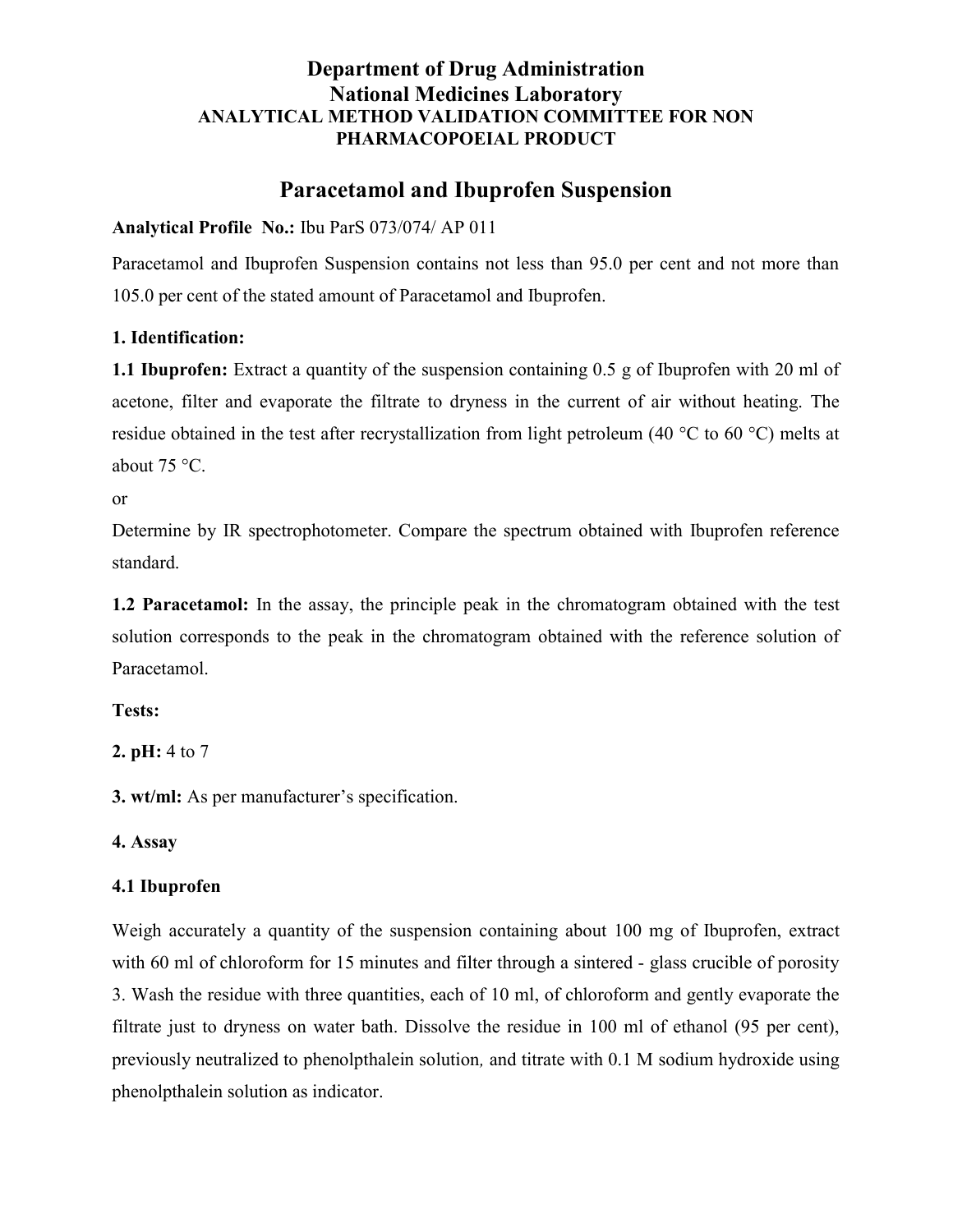# Department of Drug Administration National Medicines Laboratory ANALYTICAL METHOD VALIDATION COMMITTEE FOR NON PHARMACOPOEIAL PRODUCT

1 ml of 0.1 M Sodium Hydroxide is equivalent to 0.02063 g of C13H18O2

Standardise the prepared sodium hydroxide solution with potassium hydrogen phthalate.

#### Calculation:

Content of Ibuprofen=

 $\label{eq:volume} Volume\; consumed\; by\;Test\times\;Actual\; Normality \times \frac{20.63}{0.1\times Wt\; of\; Sample} \times 5\times Wt\; per\;ml$ 

4.2 Paracetamol: Determine by liquid chromatography

4.2.1 Solvent Mixture: A mixture of 0.4 volumes of formic acid, 15 volumes of methanol and 85 volumes of water.

#### 4.2.2 Test solution:

Transfer a quantity of the suspension containing about 62.5 mg of paracetamol in a 100 ml volumetric flask and add about 60 ml of the solvent mixture. Dissolve by sonicating for about 10 minutes, cool to room temperature and dilute to 100 ml with the solvent mixture. Centrifuge the resulting solution. Dilute 2 ml of this solution to 50 ml with the solvent mixture. Filter the resulting solution through 0.2 µm membrane filter.

### 4.2.3 Reference Solution:

Weigh accurately about 31.25 mg of Paracetamol WS and transfer into 50 ml volumetric flask. Add about 40 ml of the solvent mixture, dissolve by sonicating for about 10 minutes, cool to room temperature and make up the volume using same solvent. Dilute 2 ml of this solution to 50 ml with the solvent mixture. Filter through 0.2 micron membrane filter.

#### 4.2.4 Chromatographic system

| Column:                            | C18, 25 cm x 4.6 mm, 5 $\mu$ m |
|------------------------------------|--------------------------------|
| <b>Injection volume:</b>           | $20 \mu l$                     |
| <b>Flow rate:</b>                  | 1.0 ml per minute              |
| Wavelength:                        | $243 \text{ nm}$               |
| <b>Column temperature:</b> Ambient |                                |
| Detector:                          | Spectrophotometer              |